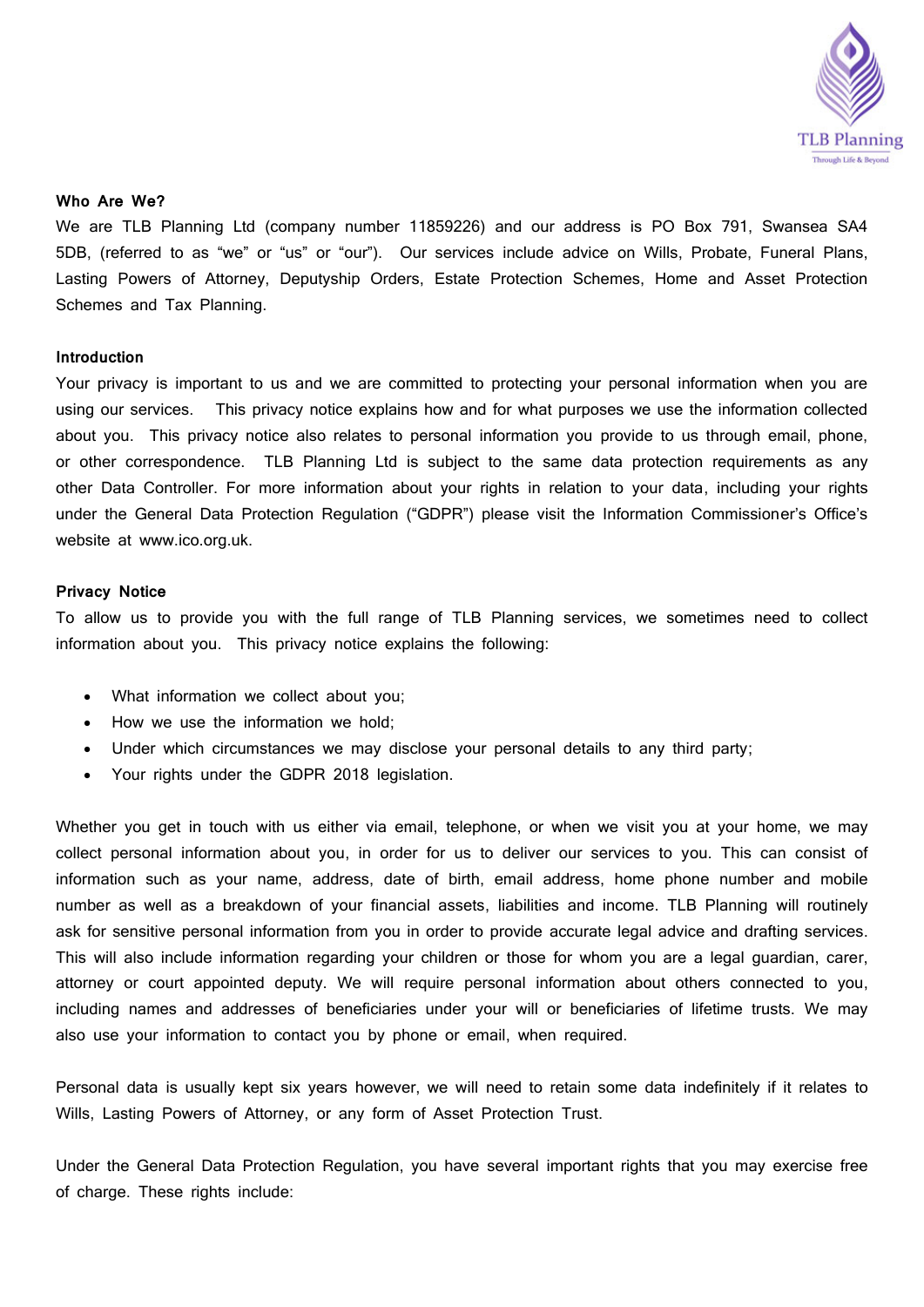- Complete transparency over how we use your personal data and process your information;
- Access to your personal information and other supplementary information we may hold;
- We will correct any mistakes or complete missing information we hold on you;
- The removal of your personal information in certain circumstances;
- To receive a copy of the personal information you have provided us with, or information we have sent to a third party.;
- Object at any time to processing of your personal information for direct marketing;
- Object in certain other situations to the continued processing of your personal information;
- Restrict our processing of your personal information in certain circumstances;
- Request not to be subject to automated decision making which produce legal effects that concern you or affect you in a significantly similar way;

If you want more information about your rights under GDPR, please see the Guidance from the Information Commissioners Office on ['Individual's rights](http://ico.org.uk/for-organisations/guide-to-the-general-data-protection-regulation-gdpr/individual-rights/) under the GDPR'.

If you wish to exercise any of these rights, please either email, call or write to us at the address below, providing sufficient information so that we can identify you. Copies of your photo ID and proof of address certified by a solicitor or similar professional would suffice. Please ensure you state the right, or rights, that you wish to exercise. On receipt of your request, we will respond to you within one month. In order to exercise these rights or enquire about any other aspect of our data retention and privacy policy please email [info@tlbplanning.org](mailto:info@tlbplanning.org) marked for the attention of the Vanessa Phillips, Data Protection Officer.

#### **What personal information will TLB Planning collect as a Data Controller?**

We ask that you provide accurate personal data to allow us, to provide you, with the services you have instructed us to undertake. Without comprehensive accurate information regarding your circumstances, we cannot guarantee the advice given to you would be the best advice you could receive, despite our best efforts.

## **Sharing information with Third Parties**

## **Data Held by Third Parties and Controlled by TLB Planning:**

TLB Planning uses systems provided by Third parties to provide you with a high-quality service. The providers of these services are called Data Processors and they hold information on our behalf. Any data held in this way, is held securely by our Data Processors, all of whom comply with their obligations under GDPR, together with their contractual obligations to TLB Planning. Part, or all of your data, may be viewed by our Accountants, Bank or IT support providers in the course of their work with us.

# **Data Shared with Third parties – Joint controllers:**

The Estate Planning Consultant (EPC) who meets with you and gives your estate planning advice, will be a self-employed advisor providing services on behalf of TLB Planning. The EPC may hold data themselves or through their own service company. It is necessary to share data with the EPC, as they are meeting you face to face, providing the advice and assisting you in the execution of documents. We have agreed with our EPC's that we will jointly control data with them regarding our clients. As part of this agreement, we will undertake all compliance functions for them. Should you wish to exercise any of your rights in respect of data held by the EPC, please contact Vanessa Phillips at the address below.